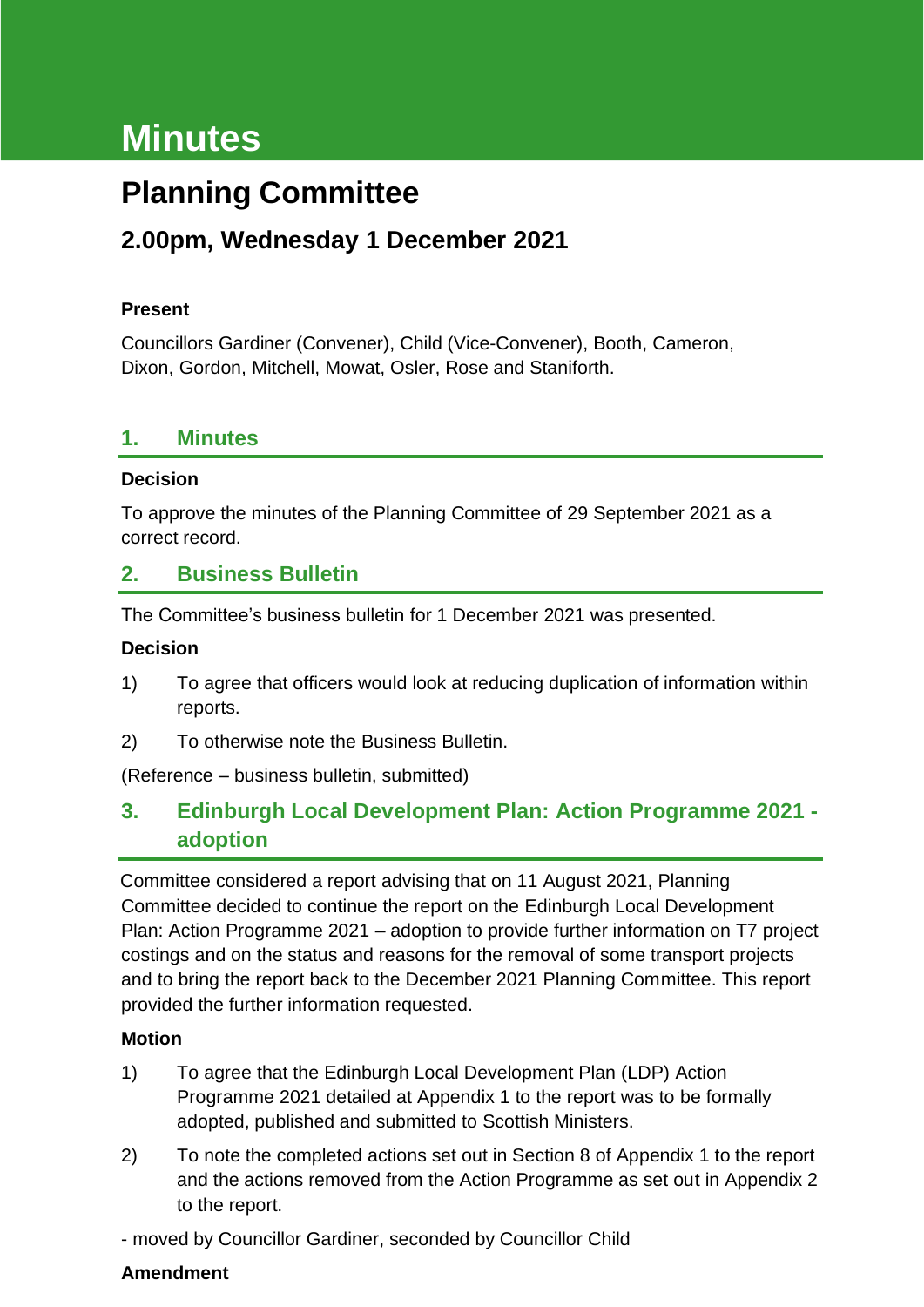In recommendations, to add new paragraph at the end as follows:

To note the decision of Transport & Environment Committee on 14 October 2021 to develop a new Active Travel Action Plan (ATAP) with an expected completion date of Summer 2022, and therefore to ask planning officials to liaise closely with council transport colleagues and to bring back a further report to Planning Committee, once the new ATAP had been approved, setting out how the planning system and in particular the LDP action programme, could contribute to the delivery of the new ATAP.

- Moved by Councillor Booth, seconded by Councillor Staniforth

In accordance with Standing Order 22(12), the amendment was accepted as an addendum to the motion.

#### **Decision**

To approve the following adjusted motion by Councillor Gardiner:

#### **Motion**

- 1) To agree that the Edinburgh Local Development Plan (LDP) Action Programme 2021 detailed at Appendix 1 to the report was to be formally adopted, published and submitted to Scottish Ministers.
- 2) To note the completed actions set out in Section 8 of Appendix 1 to the report and the actions removed from the Action Programme as set out in Appendix 2 to the report.
- 3) To note the decision of Transport & Environment Committee on 14 October 2021 to develop a new Active Travel Action Plan (ATAP) with an expected completion date of Summer 2022, and therefore to ask planning officials to liaise closely with council transport colleagues and to bring back a further report to Planning Committee, once the new ATAP had been approved, setting out how the planning system and in particular the LDP action programme, could contribute to the delivery of the new ATAP.

(References – Planning Committee, 3 February 2021 (item 5); report by the Executive Director of Place, submitted)

## **4. Affordable Housing Tenures**

The Affordable Housing Policy (AHP) provided an important source of land to support the delivery of the new supply of affordable housing.

Committee considered a report that compared delivery of affordable homes through the AHP to housing need figures (estimated in the last Housing Need and Demand Assessment) and addressed the request for an assessment of all homes delivered by this policy in the last three years.

#### **Motion**

1) To agree the content of the report discharged the remit of the adjusted motion approved at Planning Committee on 19 May 2021 to report back in two cycles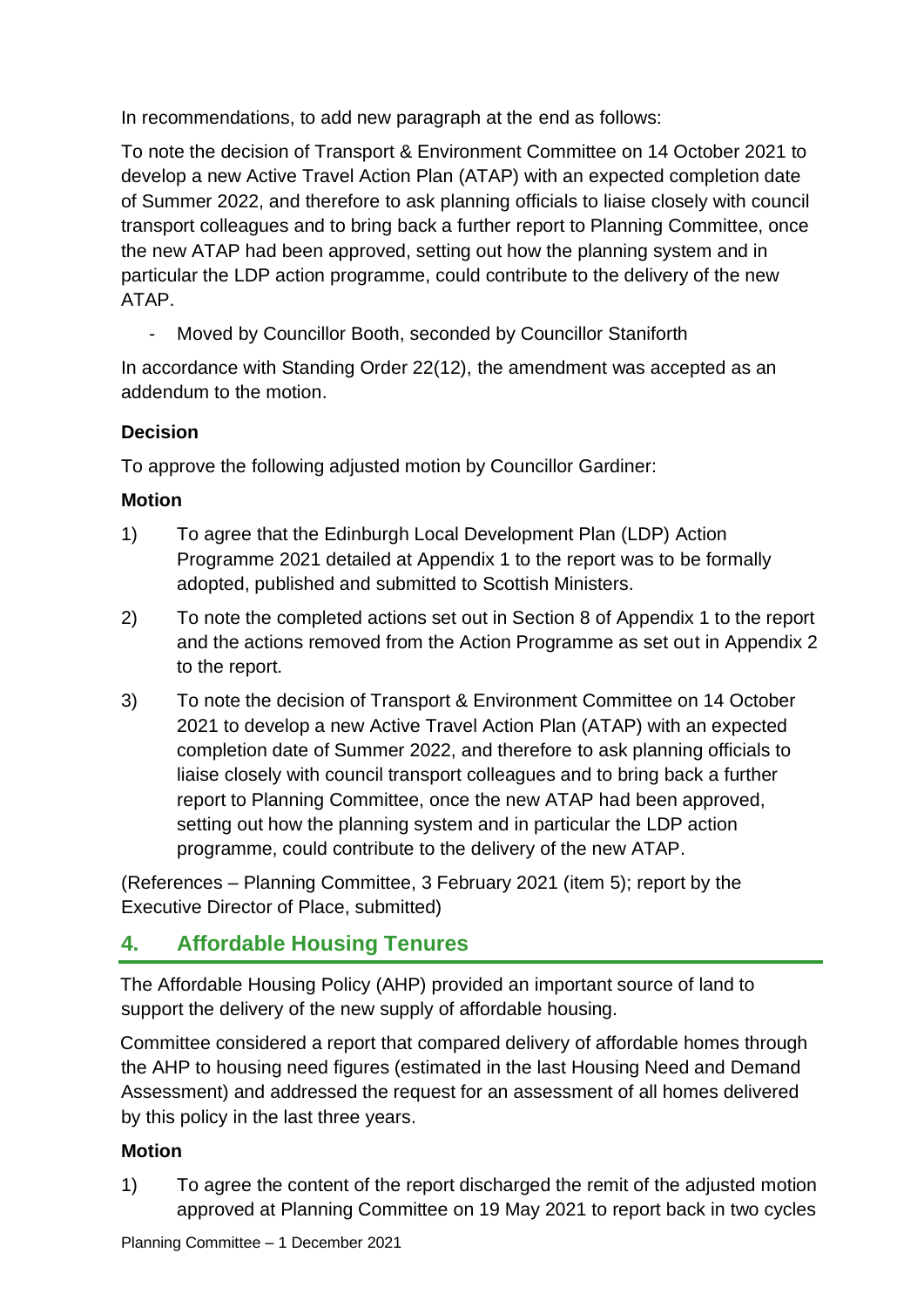on assessment of all homes delivered by the Affordable Housing Policy (AHP) in the last three years.

- 2) To note that an assessment of the impact of Low Cost Home Ownership (LCHO) would be carried out. Informal engagement would take place with private developers, Registered Social Landlords and Scottish Government regarding the Golden Share tenure and support for LCHO.
- 3) To refer the report to Housing, Homelessness and Fair Work Committee for information.
	- Moved by Councillor Gardiner, seconded by Councillor Child

#### **Amendment**

In the recommendations, delete the existing paragraph 1.1.2 and insert:

To agree that an assessment of the impact of Low Cost Home Ownership (LCHO) and Below Market Rent (Mid Market Rent and Intermediate Rent) would be carried out; informal engagement would take place with private developers, Registered Social Landlords and Scottish Government regarding the Golden Share tenure, support for LCHO and Below Market Rent options, and a further report would be presented to committee in Summer 2022.

Moved by Councillor Booth, seconded by Councillor Staniforth

In accordance with Standing Order 22(12), the amendment was accepted as an addendum to the motion.

#### **Decision**

To approve the following adjusted motion by Councillor Gardiner:

- 1) To agree the content of the report discharged the remit of the adjusted motion approved at Planning Committee on 19 May 2021 to report back in two cycles on assessment of all homes delivered by the Affordable Housing Policy (AHP) in the last three years.
- 2) To agree that an assessment of the impact of Low Cost Home Ownership (LCHO) and Below Market Rent (Mid Market Rent and Intermediate Rent) would be carried out; informal engagement would take place with private developers, Registered Social Landlords and Scottish Government regarding the Golden Share tenure, support for LCHO and Below Market Rent options, and a further report would be presented to committee in Summer 2022.
- 3) To refer the report to Housing, Homelessness and Fair Work Committee for information.

(Reference - report by the Executive Director of Place, submitted)

## **5. Housing Land Audit and Completions Programme 2021**

Details were provided of a summary of the findings of the 2021 annual Housing Land Audit and Completions Programme.

The Housing Land Audit and Completions Programme (HLACP) was used to assess the supply of land for housing and the delivery of new homes within the City of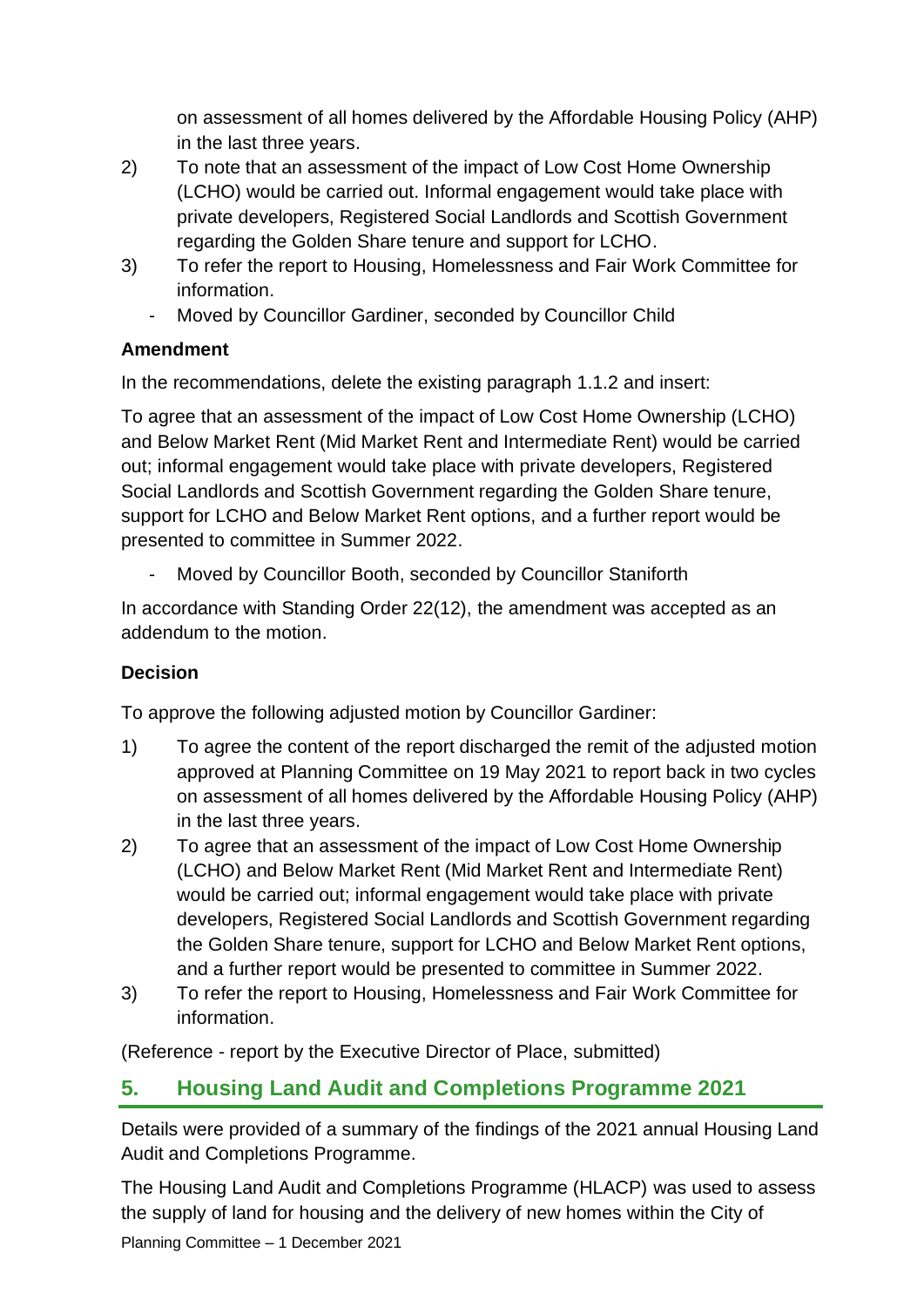Edinburgh Council area. It recorded the amount of land available for house building; identified any constraints affecting development; and assessed the land supply against the housing supply target and housing land requirement set by the Strategic Development Plan (SDP) for South East Scotland.

#### **Decision**

- 1) To note the findings of the report including Appendix 1, 'The Housing Land Audit and Completions Programme 2021'.
- 2) To refer the report to the Scottish Government for information.
- 3) To refer the report to the Housing, Homelessness and Fair Work Committee for information.

(References – Planning Committee, 3 February 2021 (item 5); report by the Executive Director of Place, submitted)

## **6. Planning and Building Standards Charter Update**

Details were provided of three customer charters. Previously there was a joint Planning and Building Standards customer charter, which had now been separated to meet a national requirement for a dedicated Building Standards charter. The appended standalone customer charters incorporated amendments to reflect changes to the relevant services. Wherever possible, they had been kept in alignment to ensure consistently high-quality customer experiences.

The appended enforcement charter had also been updated to meet a national requirement for two-yearly review and to support improvements in the enforcement service.

#### **Decision**

- 1) To note the appended charters to the report.
- 2) To note that the Planning and Building Standards charters (Appendices 1 and 2 to the report) had been separated to meet national requirements and updated to reflect service changes.
- 3) To note that the Enforcement charter had been updated to reflect legislative change and to provide a clearer explanation of the enforcement process, priorities and outcomes.

(References – Planning Committee, 3 February 2021 (item 12); report by the Executive Director of Place, submitted)

## **7. Old and New Towns of Edinburgh World Heritage Site Management Plan Review**

Committee considered a report that presented the programme for the revision of the current Old and New Towns of Edinburgh World Heritage Site Management Plan with a view to producing a new Plan for 2023.

#### **Decision**

1) To note the report in the context of the means of protecting the Old and New